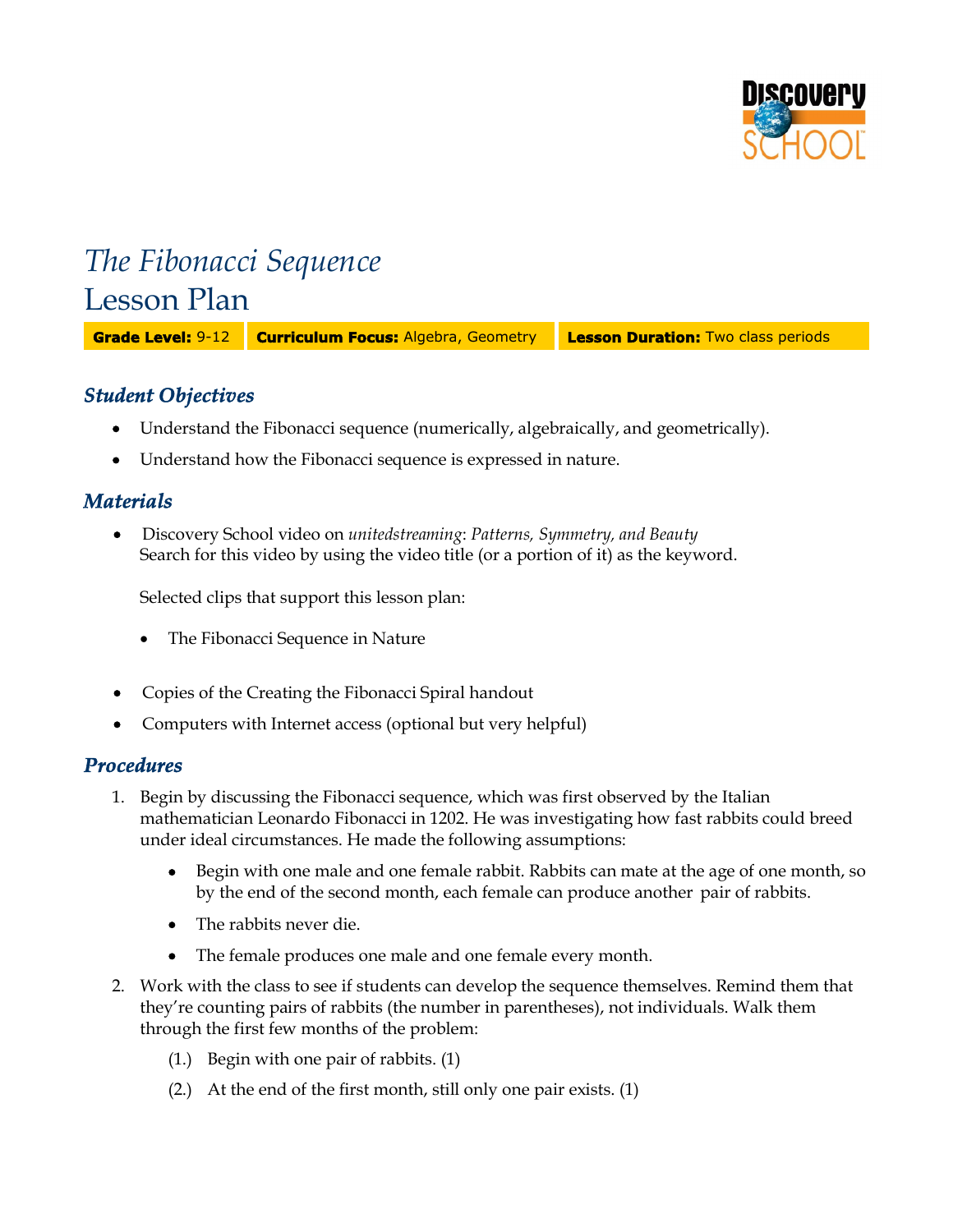- (3.) At the end of the second month, the female has produced a second pair, so two pairs exist. (2)
- (4.) At the end of the third month, the original female has produced another pair, and now three pairs exist. (3)
- (5.) At the end of the fourth month, the original female has produced yet another pair, and the female born two months earlier has produced her first pair, making a total of five pairs. (5)
- 3. Write the pattern that has emerged in step 2 on the board:

# **1, 1, 2, 3, 5, 8, 13, 21, 34, 55, 89, 144, 233...**

Discuss the sequence: Help students understand that to get the next number in the sequence, you add the previous two numbers. This is the Fibonacci sequence. The term that mathematicians use for the type of rule followed to obtain the numbers in the sequence is algorithm. As a class, continue the sequence for the next few numbers.

- 4. Tell students that the Fibonacci sequence has intrigued mathematicians for centuries. What's more, mathematicians have noticed that these numbers appear in many patterns in nature, often creating the beauty. Tell students that they are going to look for Fibonacci numbers in objects from nature. Make sure that students understand that they are looking for specific numbers that appear in the sequence, not for the entire sequence.
- 5. Divide students into groups of three or four. Show the following diagram of a seed head from a sunflower plant. Tell students to look for Fibonacci numbers; make sure a list of the numbers is on the board. For more information, go to <http://www.mcs.surrey.ac.uk/Personal/R.Knott/Fibonacci/fibnat.html>



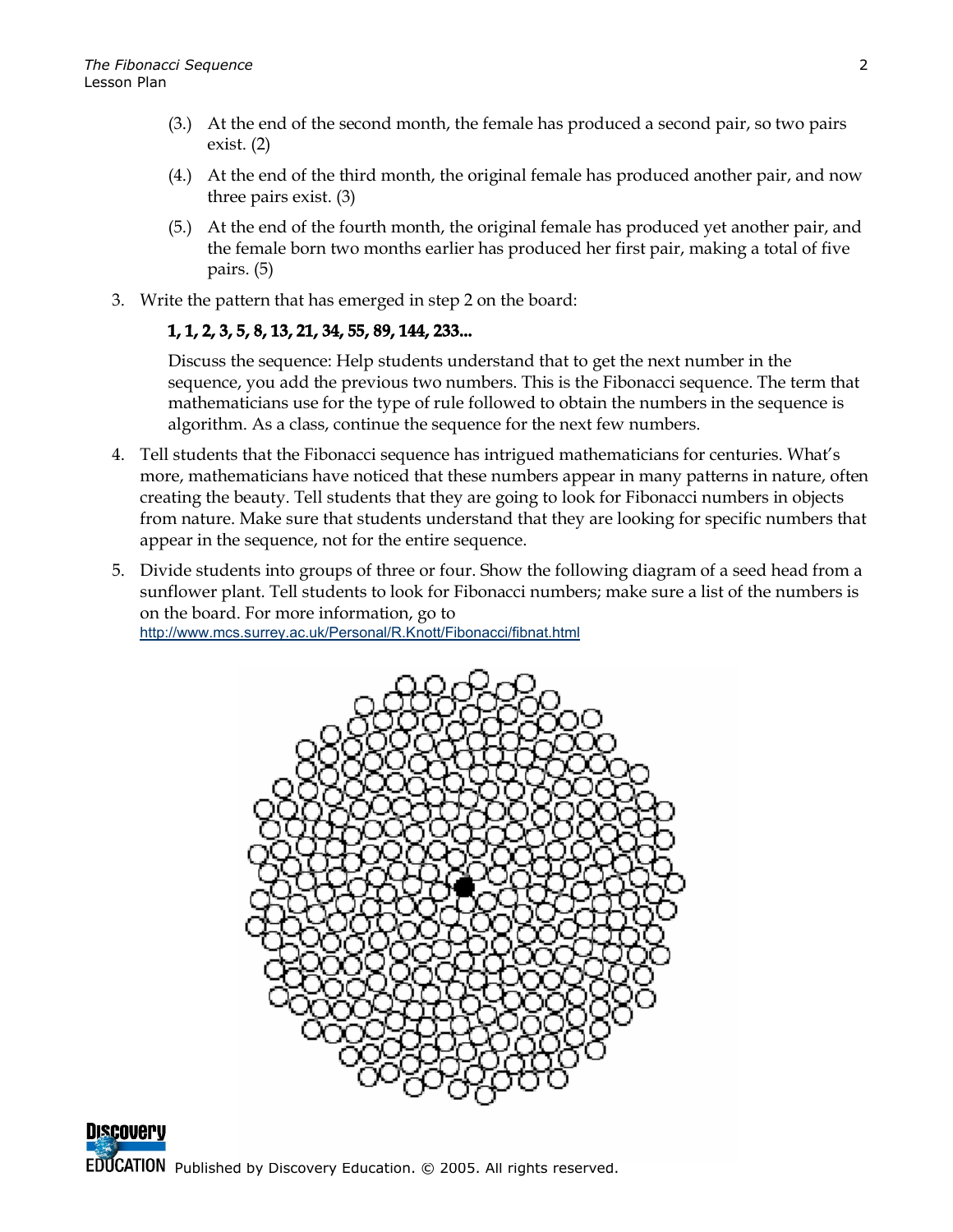- 6. Each small circle on the illustration represents a seed, all of which form a spiral pattern from the center. Use two different colored pencils to mark the clockwise and counterclockwise spirals. Starting with an outside circle, trace the spiral shape through the circles that define one spiral. (Note: Some circles will not be included.)
- 7. Count the clockwise spirals, then count the counterclockwise spirals. The numbers should be consecutive Fibonacci numbers. (For this figure the Fibonacci numbers are 21 and 34.) Explain to students that seed heads in nature arrange themselves in Fibonacci spirals.
- 8. Assign the classroom activity (see last page) and have students share their drawings. Then discuss how rectangles with Fibonacci dimensions are used in art and architecture. You may use an example from artist Piet Mondrian, who used three- and five-unit squares in his paintings. Also, the ancient Egyptians used Fibonacci dimensions in the Great Pyramid at Giza, and the Greeks used them in the Parthenon. Brainstorm with students to name animals that have spiral shapes, such as snail and nautilus shells. (Some scientists think the spiral protects an animal inside its shell.)

# *Assessment*

Use the following three-point rubric to evaluate students' work during this lesson.

- **3 points:** Active participation in classroom discussions; ability to work cooperatively to complete the in-class activity.
- **2 points:** Some degree of participation in classroom discussions; ability to work somewhat cooperatively to complete the in-class activity.
- **1 point:** Small amount of participation in classroom discussions; attempt to work cooperatively to complete the in-class activity.

# *Vocabulary*

#### **algorithm**

*Definition:* A step-by-step procedure for solving a problem

*Context:* The algorithm for obtaining the numbers in the Fibonacci sequence is to add the previous two terms together to get the next term in the sequence.

#### **logarithmic spiral**

*Definition:* A shape that winds around a center and recedes from the center point with exponential growth

*Context:* The nautilus shell is an example of a logarithmic spiral.

#### **sequence**

*Definition:* A set of elements ordered in a certain way *Context:* The terms of the Fibonacci sequence become progressively larger.

#### **term**

*Definition:* An element in a series or sequence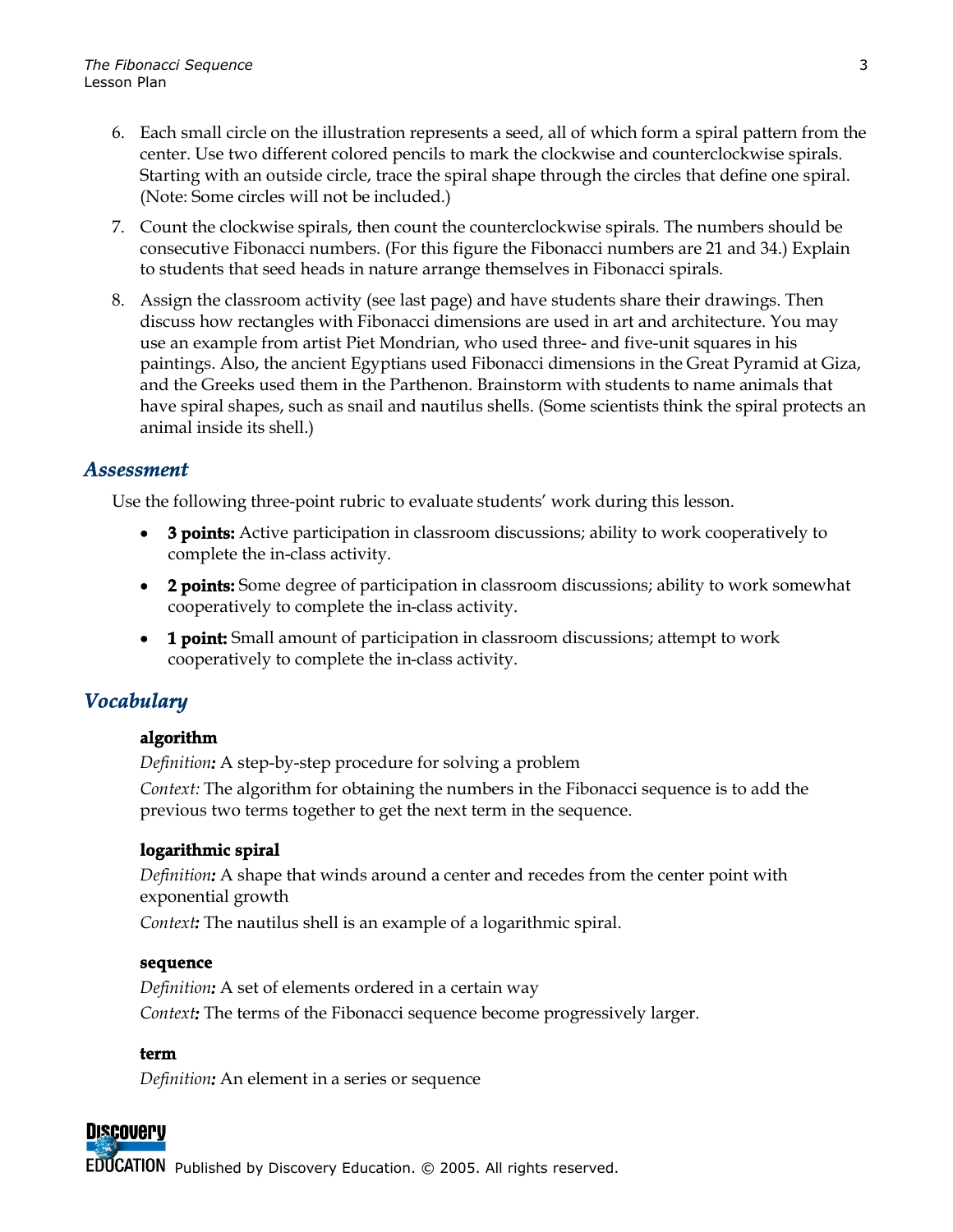*Context:* The mathematician Jacques Binet discovered that he could obtain each of the terms in the Fibonacci sequence by inserting consecutive numbers into a formula.

# *Academic Standards*

### **Mid-continent Research for Education and Learning (McREL)**

McREL's Content Knowledge: A Compendium of Standards and Benchmarks for K-12 Education addresses 14 content areas. To view the standards and benchmarks, visit link: <http://www.mcrel.org/compendium/browse.asp>

This lesson plan addresses the following national standards:

• Mathematics — Understands and applies basic and advanced properties of the concepts of numbers, Understands and applies basic and advanced properties of the concepts of geometry, Understands the general nature and uses of mathematics

# **The National Council of Teachers of Mathematics (NCTM)**

The National Council of Teachers of Mathematics (NCTM) has developed national standards to provide guidelines for teaching mathematics. To view the standards online, go to [http://standards.nctm.org/.](http://standards.nctm.org/)

This lesson plan addresses the following math standards:

- Algebra
- Geometry

# **Support Materials**

Develop custom worksheets, educational puzzles, online quizzes, and more with the free teaching tools offered on the Discoveryschool.com Web site. Create and print support materials, or save them to a Custom Classroom account for future use. To learn more, visit

<http://school.discovery.com/teachingtools/teachingtools.html>